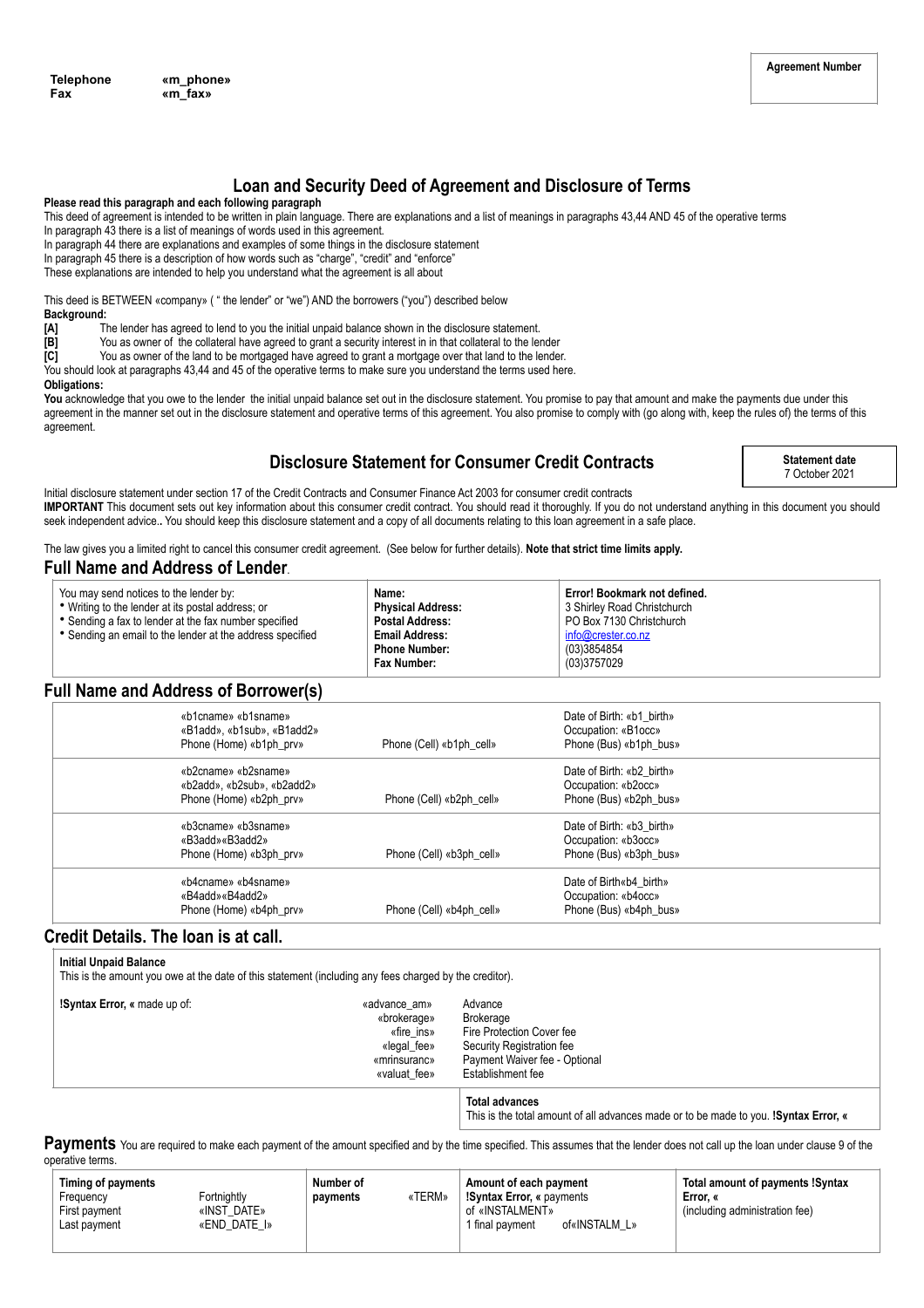### **Interest**

#### **Annual interest rate**

«FRATE\_CALC»% fixed for the full term of the loan «TERM» Fortnights

**Total interest charges**

This is the total amount of the interest charges payable under the contract «interest»

#### **Method of charging interest**

Interest charges are calculated by multiplying the unpaid balance at the end of the day by a daily interest rate. The daily interest rate is calculated by dividing the annual interest rate by 365. Interest is charged to your account fortnightly.

### **Credit Fees and Charges**

The following credit fee(s) and charge(s) (which are not included in the initial unpaid balance) are, or may become, payable under, or in connection with the contract. Your loan agreement may allow the creditor to vary this/these fee(s) and charge(s).

 $\overrightarrow{q}$  \$10.00 per month account administration fee and \$5 per month for each additional borrower

- Additional Advance; \$50.00 per additional advance made to you. Any change to this agreement that you ask for (other than a change of collateral) \$35.00, Any diary notes we make for you \$6.50
- ❑ If you ask us to agree to a change of collateral and we agree \$50.00
- ❑ Fee of \$6.00 is charged to your account any time you A) ask for a statement of your account that we are not required to send you or B) ask for a payment book.
- ❑ A direct debit fee of .45 for Direct debit payments and \$1.00 for payments you make which we have to accept from you manually (in person)
- ❑ \$50.00 for any arrangement requested, \$14.45 for car searches, monitoring fee of \$14.50.
- □ \$6.50 if you ask us to change your direct debit, or we need to alter it for any other reason, \$6.50 if we need to transfer a payment that has been paid to the incorrect account.<br>□ If we need to send you an email \$15. te
- If we need to send you an email \$15, text \$6.50, if we need to phone you \$8.60.
- ❑ \$30.00 for any correspondence (other than default letters as shown under the default fees)
- $□$  If we need to refund you for any reason other than overpayment upon completion of your loan, there will be a charge of \$16.00  $□$  If we need to load a caveat/mortgage there will be an additional charge at COST
- $\Box$  If we need to load a caveat/mortgage there will be an additional charge at COST.<br> $\Box$  The costs expenses and other liabilities listed in paragraph 11D of the operative
- ❑ The costs, expenses and other liabilities listed in paragraph 11D of the operative terms, which arise when you are not in default.
- Any other unknown costs that may arise will be charged at COST.
- Administration costs and fees payable on full prepayment are disclosed under the full prepayment heading.

#### **Continuing Disclosure**

We are required to provide you with regular statements. The statements will give you information about your account. Statements will be provided each 6 months. We will give you any additional statements for the fee shown in Credit Fees and Charges above.

### **What Could Happen If You Fail To Meet Your Commitments**

#### **Security interest**

This is secured. If you fail to meet your commitments under the loan agreement then to the extent of the security interest, the lender may be entitled to repossess and sell **this collateral and/or land** 

#### **Description of security interest**

| Property which is or will be subject to a security interest<br><b>Personal Property</b> |                                                                                                                                                                                                                                                                                                                                                                                                                                                                                                                                                                                                                                                                                                                                                                                                                                           |
|-----------------------------------------------------------------------------------------|-------------------------------------------------------------------------------------------------------------------------------------------------------------------------------------------------------------------------------------------------------------------------------------------------------------------------------------------------------------------------------------------------------------------------------------------------------------------------------------------------------------------------------------------------------------------------------------------------------------------------------------------------------------------------------------------------------------------------------------------------------------------------------------------------------------------------------------------|
| <b>Collateral</b>                                                                       | «CHAT1»<br>«CHAT2»<br>«CHAT3»<br>«CHAT4»<br>«CHAT5»<br>«CHAT6»<br>«CHAT7»<br>«CHAT8»<br>«CHAT9»                                                                                                                                                                                                                                                                                                                                                                                                                                                                                                                                                                                                                                                                                                                                           |
|                                                                                         | Together with any replacements.<br>The security interest in the collateral is as defined in section 17 of the Personal Property Securities Act 1999 and it secures payment<br>of all the unpaid balance and performance of all your obligations under this loan agreement to the extent of the value of the<br>collateral.<br>If we sell the collateral in the event of default after we repossess it, and the net proceeds are not enough to repay what you owe us<br>(the unpaid balance), you will owe us the difference. We may recover that amount from you.<br>The collateral is also security for all other things you have agreed to do as well as pay. You may not give security over the collateral<br>to any and also and if you do you will be in broach of this loop acrooment and you may repose as and soll the collateral |
| Real Property - Land to be<br>Mortgaged.                                                | Land: Estate<br><b>FEE SIMPLE</b><br>Area «L AREA»<br>Legal Description<br>«L LEGAL D»<br>«L LEGAL 2»<br>CT or Document<br>«L CT DOC»<br>The security interest is an all obligations mortgage of land and it secures payment of all the unpaid balance. It also secures the performance of all<br>your obligations under the loan agreement to the extent of the value of your interest in the land.<br>If we sell the land in the event of default and the net proceeds are not enough to repay what you owe us (the unpaid balance), you will owe us the<br>difference.<br>You may not give security over the land (for example grant another mortgage) to anyone else without our written consent and, if you do, you will be<br>in breach of this loan agreement, and the land may be sold by the lender.                             |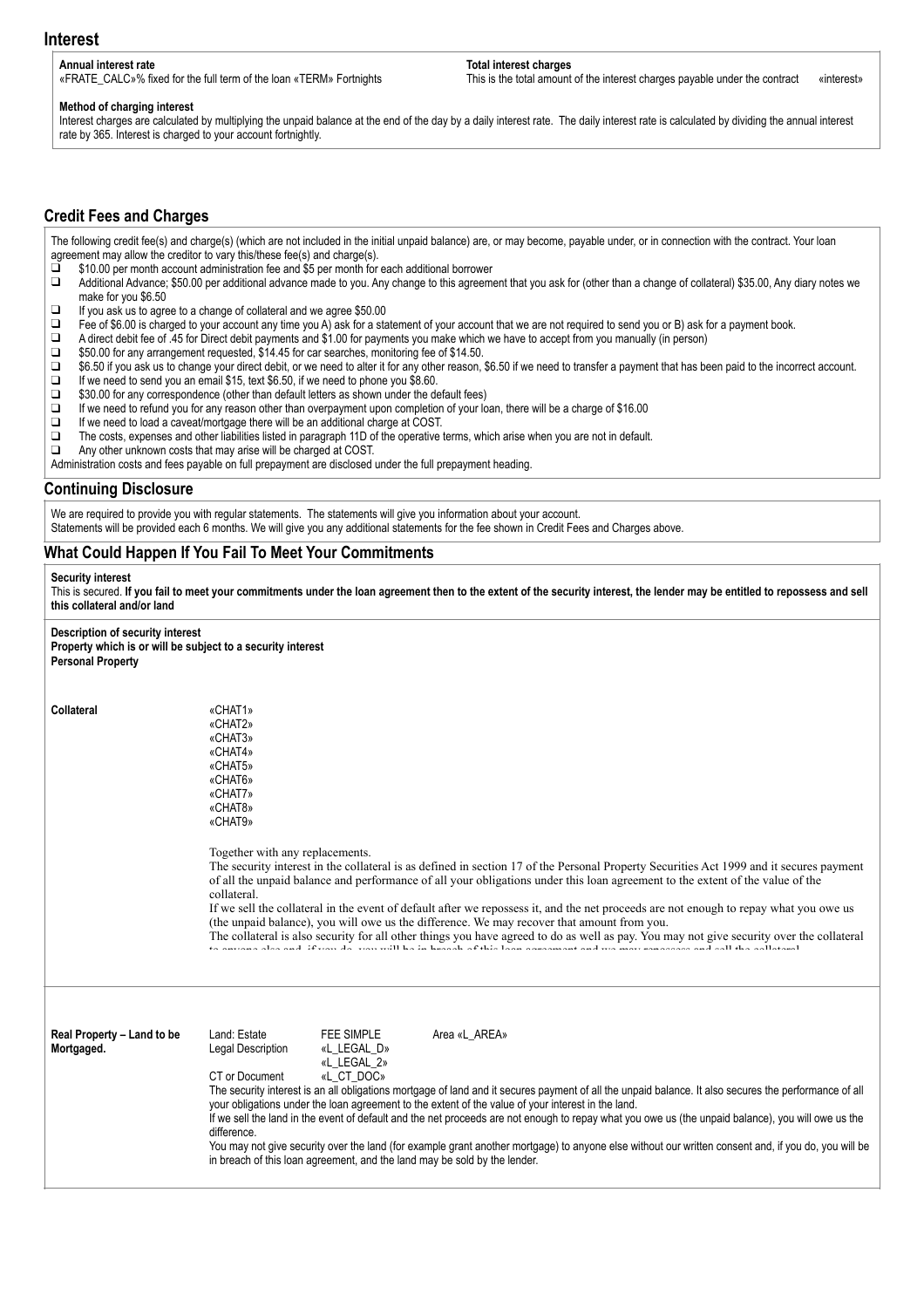#### **Default interest charges**

In the event of a default in payment and while the default continues you must pay the default interest charges. In the event of a breach of the loan agreement or on the enforcement of the loan agreement, the default fees specified below are payable. The loan agreement may allow the creditor to vary these fees and charges.

Default interest is **!**Syntax **Error, «** % per annum, when charged on any overdue instalment or overdue amount other than the unpaid balance before payment of the unpaid balance has been accelerated (called up early). Default interest is charged from the time that you fall into financial default until you are no longer in financial default. It is calculated by multiplying the overdue instalment or overdue amount by the daily default interest rate. The daily default interest rate is calculated by dividing the annual default interest rate by 365. Default interest is charged to your account each payment period.

If the lender accelerates payment of the unpaid balance or the unpaid balance falls due at the end of the loan term, and you do not pay, the default interest rate will be is **!Syntax Error, «** % per annum charged on the unpaid balance from when the unpaid balance is called up or otherwise becomes due until you repay it in full.

#### **Default Fees**

| <b>Administration Fee</b>           | \$25.00                                    | Insurance Default<br>\$26.00                      |         |
|-------------------------------------|--------------------------------------------|---------------------------------------------------|---------|
| Arrears Letter Per Borrower         | \$20.00<br>Post Repossession Notice        |                                                   | \$32.50 |
| <b>Broken Promise</b>               | \$15.00<br>Property Law Notice<br>\$500.00 |                                                   |         |
| Default Loading Fee                 | \$22.00                                    | Repossession Authority \$65.00                    |         |
| Dishonour Fee                       | \$12.00                                    | Repossession Fee<br>\$ COST                       |         |
| <b>Field Visit</b>                  | \$ COST                                    | Repossessed Vehicle Sales Fee                     |         |
| Fifteen Day (Pre-Possession) Notice | \$25.00                                    | \$26.00<br><b>Statement of Account After Sale</b> |         |
| <b>Final Notice</b>                 | \$30.00                                    | \$18.00<br>Storage (Daily)                        |         |
| Gone No Address                     | \$35.00                                    | Unknown Costs<br>\$ COST                          |         |
|                                     |                                            |                                                   |         |

#### **Full Prepayment**

If you pay the unpaid balance in full before the final payment is due (**full prepayment**), we will charge you the following amount(s). The amount payable to compensate the creditor for the loss is calculated using the following formula ERC = BAL x DIR x 42 Where BAL = Balance at full prepayment DIR = Daily Interest Rate less 2% per annum ERC = early repayment charge And 1% of the balance where the balance exceeds \$7499 Administrative Costs/fees \$110.00 and reimbursement for any actual security release fees

## **RIGHT TO CANCEL**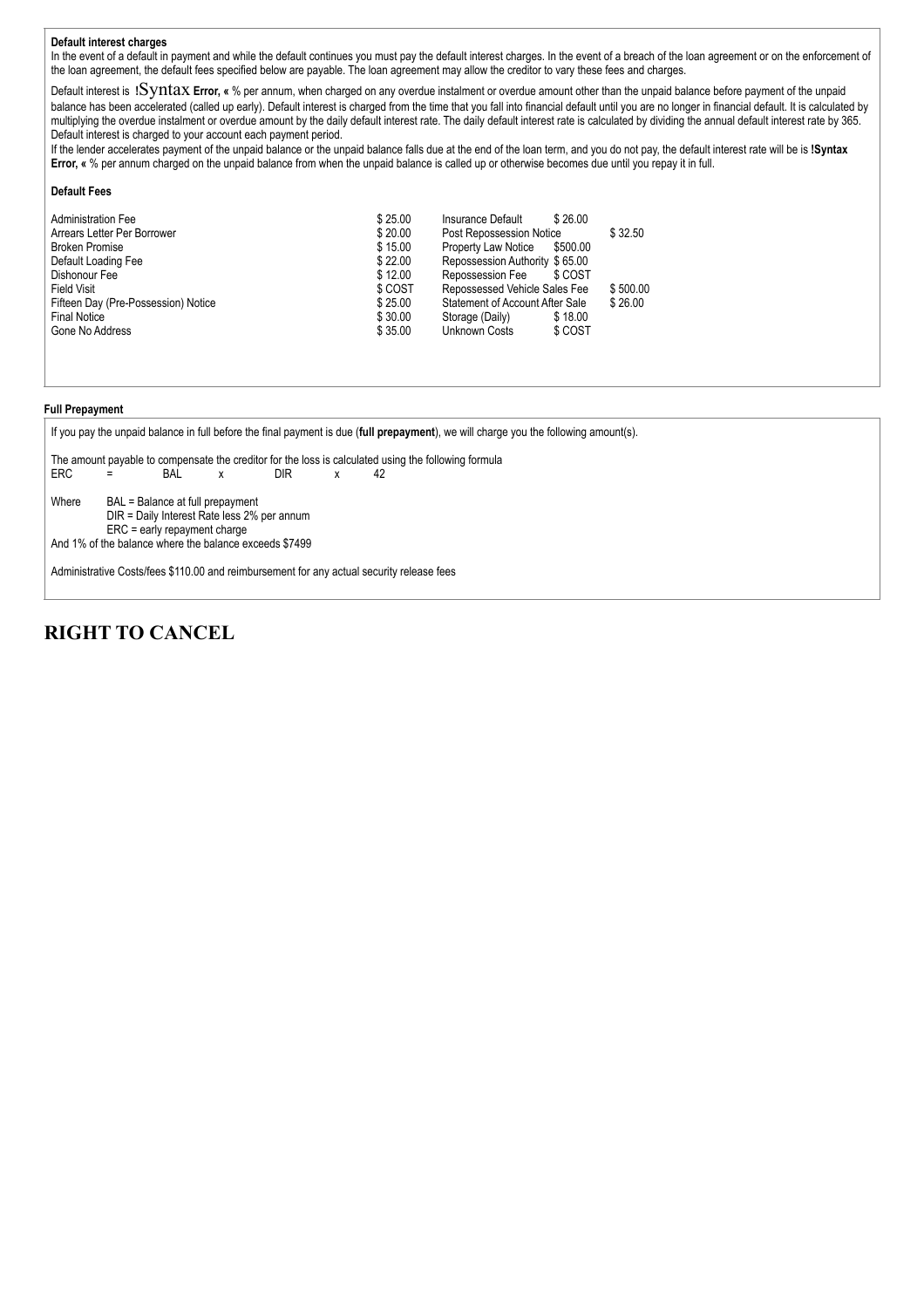You are entitled to cancel the consumer credit contract by giving notice to the lender.

# **Time limits for cancellation**

\*You must give notice that you intend to cancel a contract within 5 working days of the statement date on the front of this document.

Saturdays, Sundays, and national public holidays are not counted as working days.

# **How to cancel**

To cancel you must give the lender written notice that you intend to cancel a contract  $by -$ 

- \* giving notice to the lender or an employee or agent of the lender; or
- \* posting the notice to the lender or an agent of the lender; or
- \* emailing the notice to the lender's email address or
- \* sending the notice to the lender's fax number.

# **You must also return to the lender any advance and any other property received by you under the contract.**

## **What you may have to pay if you cancel**

If you cancel the contract the lender can charge you

- a) the amount of any reasonable expenses the lender had to pay in connection with the contract and its cancellation (including legal fees and fees for credit reports, etc) and
- b) Interest for the period from the day you received the advance until the day you repay the advance

# **WHAT TO DO IF YOU SUFFER UNFORESEEN HARDSHIP**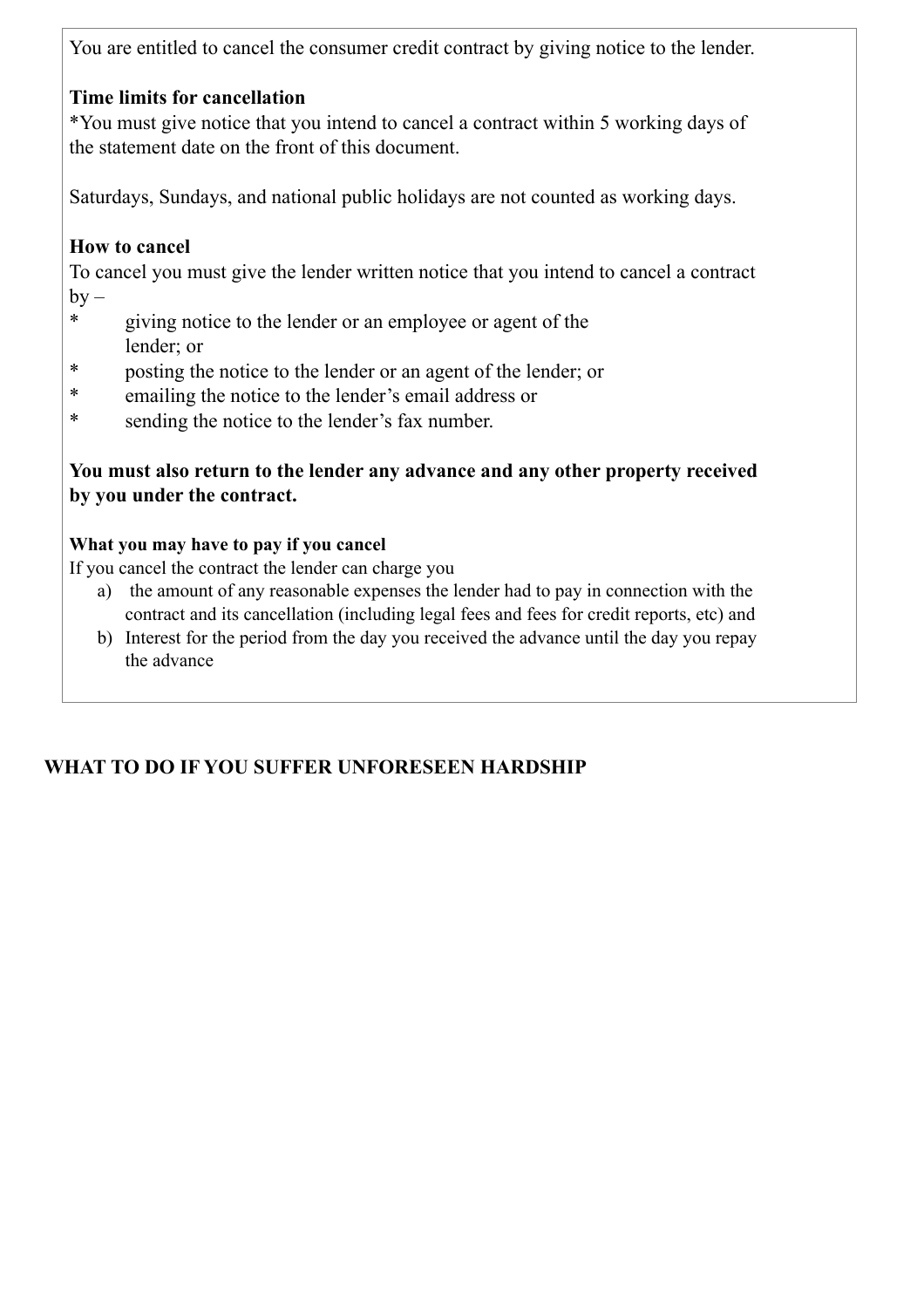If you are unable reasonably to keep up your payments or other obligations because of illness, injury, loss of employment, or the end of a relationship you may be able to apply to the lender a hardship variation.

To apply for a hardship variation, you need to:

- (a) make an application in writing; and
- (b) explain your reasons(s) for the application; and
- (c) request one of the following:
	- \* an extension of the term of the contract (which will reduce the amount of each payment due under the contract); or
	- \* postponement of the dates on which payments are due under the contract (specify the period for which you want this to apply; or
	- \* both of the above; and
- (d) give the application to the lender.

Do this as soon as possible. If you leave it too long, the lender may not have to consider your application. Please note also that you may not make an application if, when you entered the consumer credit contract, the illness, injury, loss of employment, end of relationship or other reasonable cause was reasonably foreseeable to you. For example if you signed this agreement after your employer told you that you were likely to be made redundant, it would be reasonably foreseeable that you might lose your job.

# **DISPUTE RESOLUTION**

Name of dispute resolution scheme: Insurance & Financial Services Ombudsman (IFSO) Scheme

It is free to make a complaint to this independent dispute resolution scheme. The scheme can help you to resolve any disagreements that you have with the creditor. Contact details of dispute resolution scheme:

Phone: 0800 888 202 Website: www.jfso.nz. Business address: PO Box 10-845, Wellington 6143

# **REGISTRATION ON FINANCIAL SERVICE PROVIDER REGISTER**

Lender registration name: Crester Credit Company Limited Registration number: FSP 229306